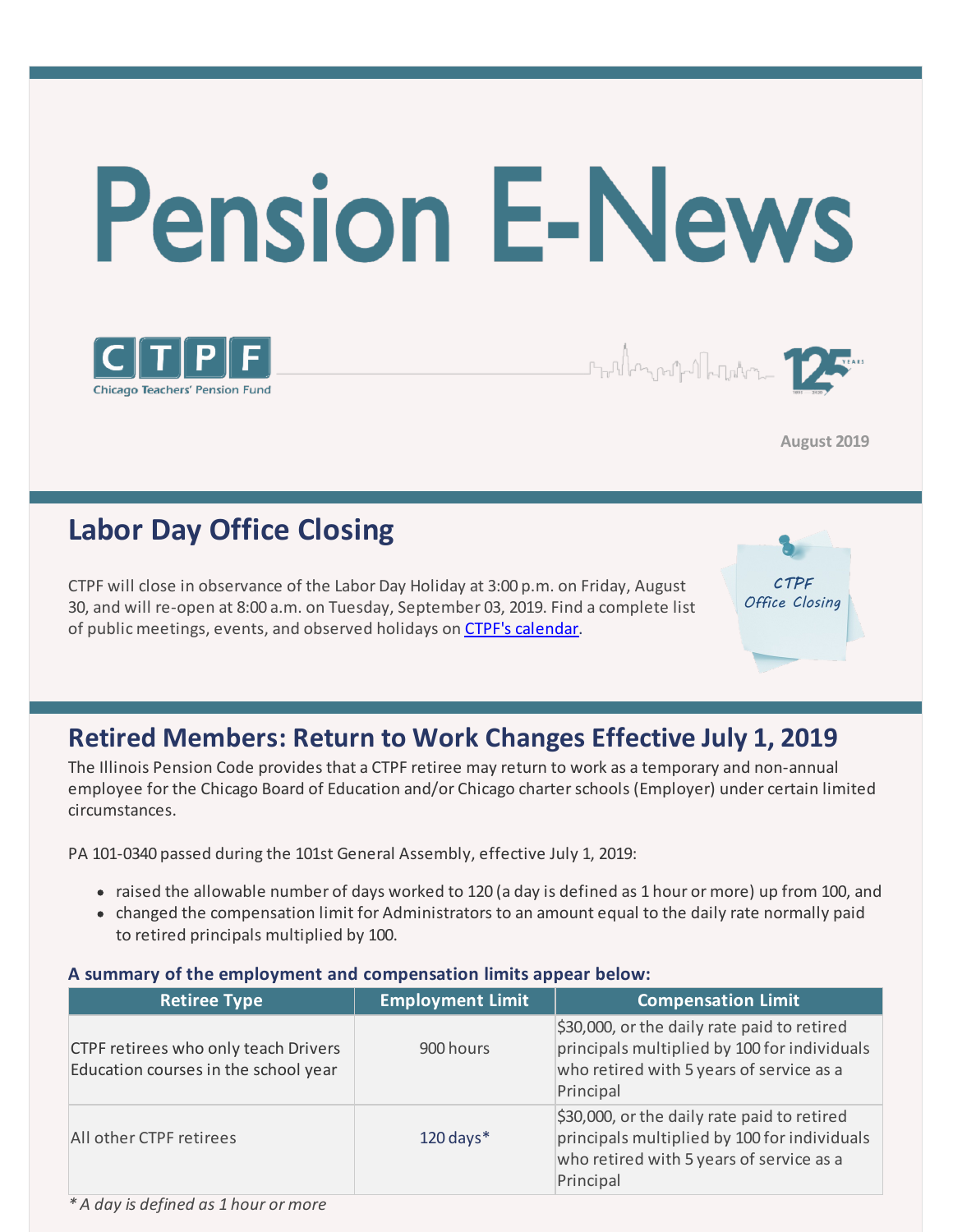Re-employment does not require contributions, result in service credit, or constitute active membership in the Fund. A retiree who exceeds either the Employment Limit or the Compensation Limit exceeds the statutory return to work limitation, which may have serious financial consequences, including:

- suspension of future retirement benefits through the end of the school year, and
- repayment of retirement benefits from the date the limit was exceeded through the end of the school year, including health insurance subsidies received.

#### **Notice**

This fall, all CTPF retirees will receive a packet detailing the updated re-employment rules and the forms required for notifying CTPF of temporary or permanent re-employment.

#### **Additional Information**

Forms can also be found **online** at or requested from the Member Services Department at 312.641.4464. Find more information at [ctpf.org/returning-work](https://www.ctpf.org/returning-work)

# **Town Hall Webinar Available for On-Demand Viewing**

CTPF hosted a [Town Hall Webinar](https://www.ctpf.org/news/townhallwebinar) on Wednesday, August 21, 2019, which featured a quarterly financial update, a 2019 CTPF Trustee Election overview, and a review of important information for the fall retiree health insurance open enrollment period.



**The webinar is now available for [on-demand viewing](https://www.ctpf.org/news/townhallwebinar).** 

# **2020 Health Insurance Open Enrollment Preview**

The 2020 Open Enrollment Period for CTPF Retiree Health Insurance will run from October 1-31, 2019. During this time, retiree members can enroll for the first time, add a dependent, or change a health insurance plan. Changes made during Open Enrollment become effective January 1, 2020.

|                          | <b>Open Enrollment Central</b><br>The Open Enrollment Central page is now live at ctpf.org/open-enrollment. Right<br>now you can find links to webinar registration and a preview of plan changes for<br>2020. The page will be updated regularly during the coming weeks. |
|--------------------------|----------------------------------------------------------------------------------------------------------------------------------------------------------------------------------------------------------------------------------------------------------------------------|
| CTPF<br>NSURANCE<br>2020 | 2020 Health Insurance Handbook<br>CTPF will mail Open Enrollment materials in late September by first-class mail,<br>and all members should receive their 2020 Health Insurance Handbook by<br>October 1, 2019.                                                            |
|                          | <b>Webinars &amp; Seminars</b><br>CTPF offers webinars and seminars which provide an overview of 2020 health<br>plan choices, changes, and costs, and include question and answer sessions<br>following the presentations.                                                 |
|                          | Webinar registration is now open. Click the links to register:<br>Non-Medicare Webinar   October 1, 10:00 a.m.                                                                                                                                                             |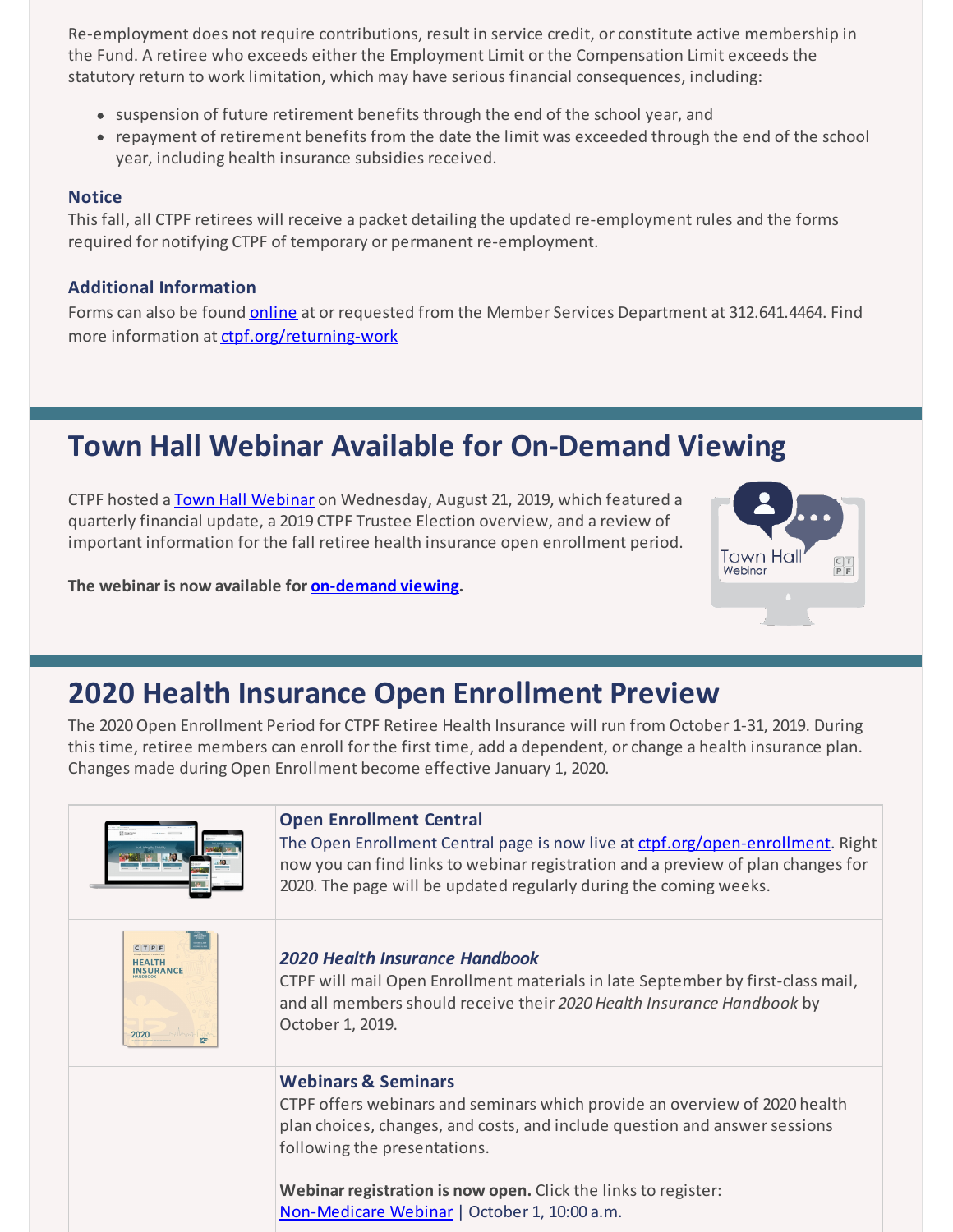

[Medicare-Eligible Webinar](https://register.gotowebinar.com/register/6473398198838384908) | October 2, 10:00 a.m.

**Registration for all seminars begins Wednesday, September 25, 2019, at 9:00 a.m.** Find a link to the registration form at [ctpf.org/open-enrollment](http://ctpf.org/open-enrollment).

#### NEW IN 2020

#### **Opt-In Policy Change**

The CTPF Board of Trustees voted to allow eligible members to re-enroll in a CTPF health insurance plan one time without a qualified change in status. Previously, enrollment was only allowed once in a lifetime, unless the member experienced a qualifying event *(marriage, birth, death, etc.)*.

Individuals who want to rejoin a CTPF plan **MUST** do so during an open enrollment period. A member applying to re-enroll **MUST** have proof of insurance coverage (medical and prescription drug) as of the beginning of the open enrollment period (October 1), and maintain coverage through December 31 of that year. CTPF insurance coverage becomes effective the following January 1.

## **Final Notice: Health Insurance Premium Subsidy Deadline**

August 31, 2019, is the last day to submit documentation for 2018 health insurance rebates for retirees who are enrolled in non-CTPF sponsored health plans. CTPF mailed applications for the period January 1- December 31, on March 20, 2019, to members who were not enrolled in CTPF health insurance plans.

Please note that CTPF will not subsidize Part A premiums for members with pension benefit effective dates of July 1, 2016, or later.

Completed applications must be returned to CTPF with required documentation by August 31, 2019. Email or call CTPF Member Services, *[MemberServices@ctpf.org](mailto:MemberServices@ctpf.org)* |312.641.4464, with questions about the subsidy or application.

## **Reminder: CTPF Office Moving this Autumn**

CTPF will relocate offices to 425 South Financial Place in autumn 2019. The CTPF Member Services and Administrative offices will occupy the full 14th floor and a portion of the 15th floor, which will include a Board Meeting Room and space to accommodate Trustees, members, visitors, and staff attending meetings and other CTPF events.

CTPF has established a dedicated webpage at [ctpf.org/onthemove](https://www.ctpf.org/onthemove) which will be updated regularly with additional information.



425 South Financial Place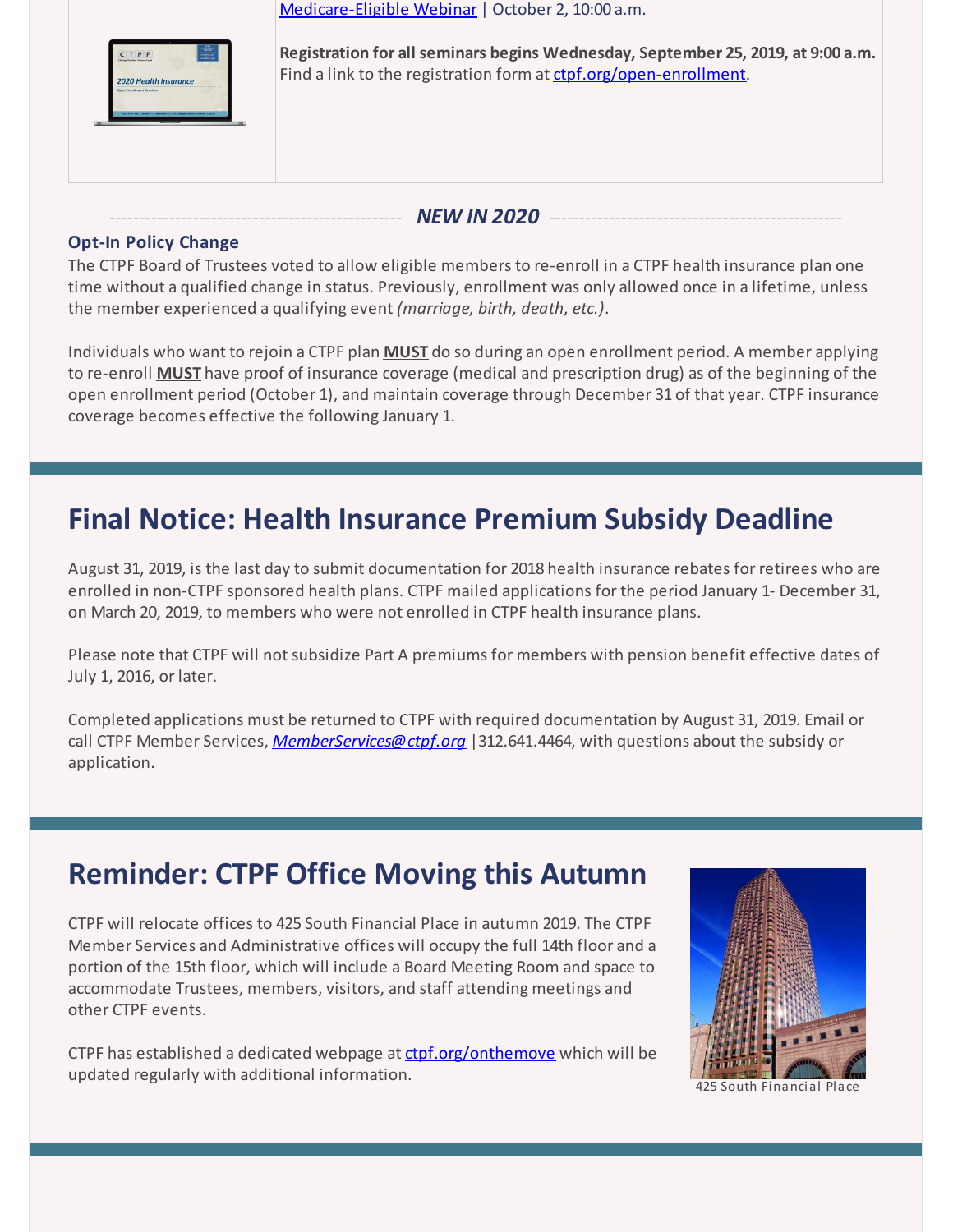### **2019 CTPF Board of Trustees Election Notice**

In the fall of 2019, CTPF will hold the following three elections:

- Three (3) Pensioner Trustees to serve two-year terms from November 2019- 2021 (voting October 18-November 7, 2019)
- Two (2) Teacher Trustees to serve three-year terms from November 2019-2022 (voting November 1-7, 2019)
- One (1) Principal/Administrator Trustee to serve a three-year term from November 2019-November 2022 (voting October 18-November 7, 2019)

The official election notice which includes eligibility information, directions for requesting a nomination packet, and the election calendar has been posted to [CTPF's Election Central Page](https://www.ctpf.org/2019-election-central).

## **CTPF is Hiring**

Do you know a recent graduate or experienced professional seeking employment? Our Chicago-based group is looking for qualified candidates with a variety of abilities and skills. Multiple positions are available. Competitive salary & benefits. CTPF is an Equal Opportunity Employer.

[Apply today](https://bit.ly/2IpJhUF) or encourage your friends and colleagues to visit [ctpf.org/jobs](http://www.ctpf.org/jobs).

### **Whistleblower Reporting**

The Chicago Teachers' Pension Fund (CTPF) has a whistleblower reporting hotline where complaints may be submitted through an interview, anonymously, or self-identified. The hotline is available for CTPF members, employees, and other parties who engage with CTPF. Complaints may also be submitted online, emailed, or faxed. Find more information at [ctpf.org/whistleblower-reporting](http://ctpf.org/whistleblower-reporting).

## **Pension Payment Schedule**

The schedule for mailing checks and direct deposit dates through December is listed below. [Click here](https://www.ctpf.org/pension-payments) for the full schedule.

| <b>Month</b>   | <b>Check Mailing Date</b> | <b>Direct Deposit Date</b> |
|----------------|---------------------------|----------------------------|
| September 2019 | August 29, 2019           | September 3, 2019          |
| October 2019   | September 27, 2019        | October 1, 2019            |
| November 2019  | October 30, 2019          | November 1, 2019           |
| December 2019  | November 26, 2019         | December 2, 2019           |

## **Direct Deposit Makes Sense**

Direct deposit ensures that your pension payment is deposited into your account on the first business day of the month. Checks that are mailed may take several days to arrive and then clear, delaying access to your funds. Direct deposit avoids costly delays and the chance of a lost or stolen check.Please contact Member [Services, 312.641.4464, with questions about direct](https://www.ctpf.org/sites/main/files/file-attachments/form_425_direct_deposit.pdf) deposit.



**Spread** 

Vord

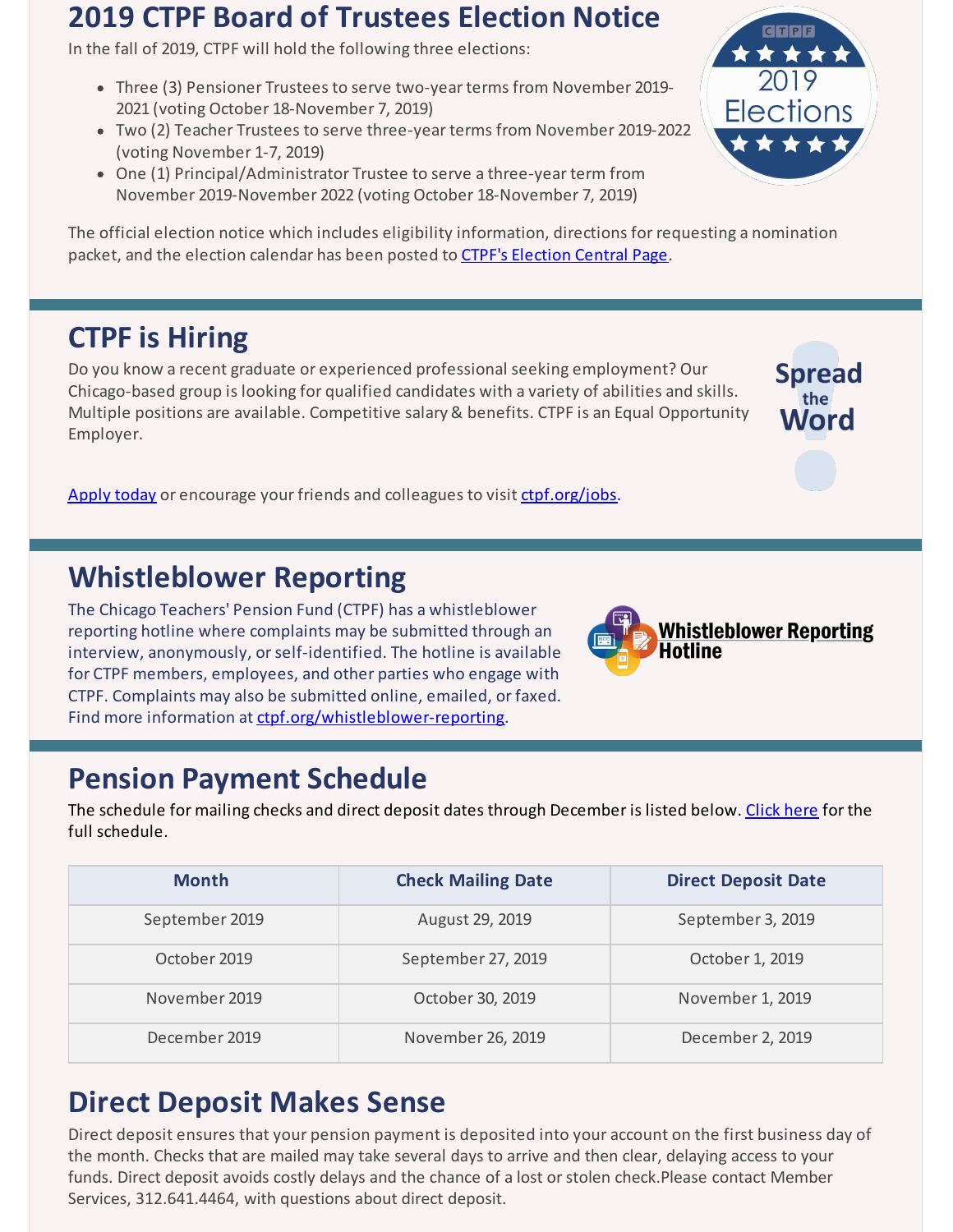### **Employer Contribution Reporting**

Each pay period, Employers remit employee pension contributions to CTPF. Illinois law requires that these contributions be made within a certain time period. If the Employer does not send the funds within the required time, penalties may be assessed. Recognizing the importance of informing members of Employers who are late in making their employee contributions, the Board directed CTPF staff to publish a listing of delinquent employers. Find a copy of the most recent list [here](https://www.ctpf.org/employer-contribution-reporting).

### **CTPF Features**

#### **Retired Members: Are You Redefining Retirement?**



What are you doing to stay active, creative, engaged, and involved in your retirement?

Email your story about how your retirement is unique to *[socialmedia@ctpf.org](mailto:socialmedia@ctpf.org)* and we may contact you for a Redefining Retirement feature.

**Active Members: Does Your School Shine?**



What is your school doing to be creative, innovative, and to make a difference for students and faculty?

Email your story about how your school stands out to *[socialmedia@ctpf.org](mailto:socialmedia@ctpf.org)* and we may contact you for a School Spotlight feature.



All current meeting dates, office information, and upcoming event information can be found on the CTPF Calendar at [ctpf.org/calendar](http://www.ctpf.org/calendar).

#### **STAY CONNECTED & SPREAD THE WORD**

CTPF will continue to share information at [ctpf.org](http://www.ctpf.org) on social media, in E-Lerts, and in E-News. Please consider forwarding this email to a friend who may be a fellow pensioner.